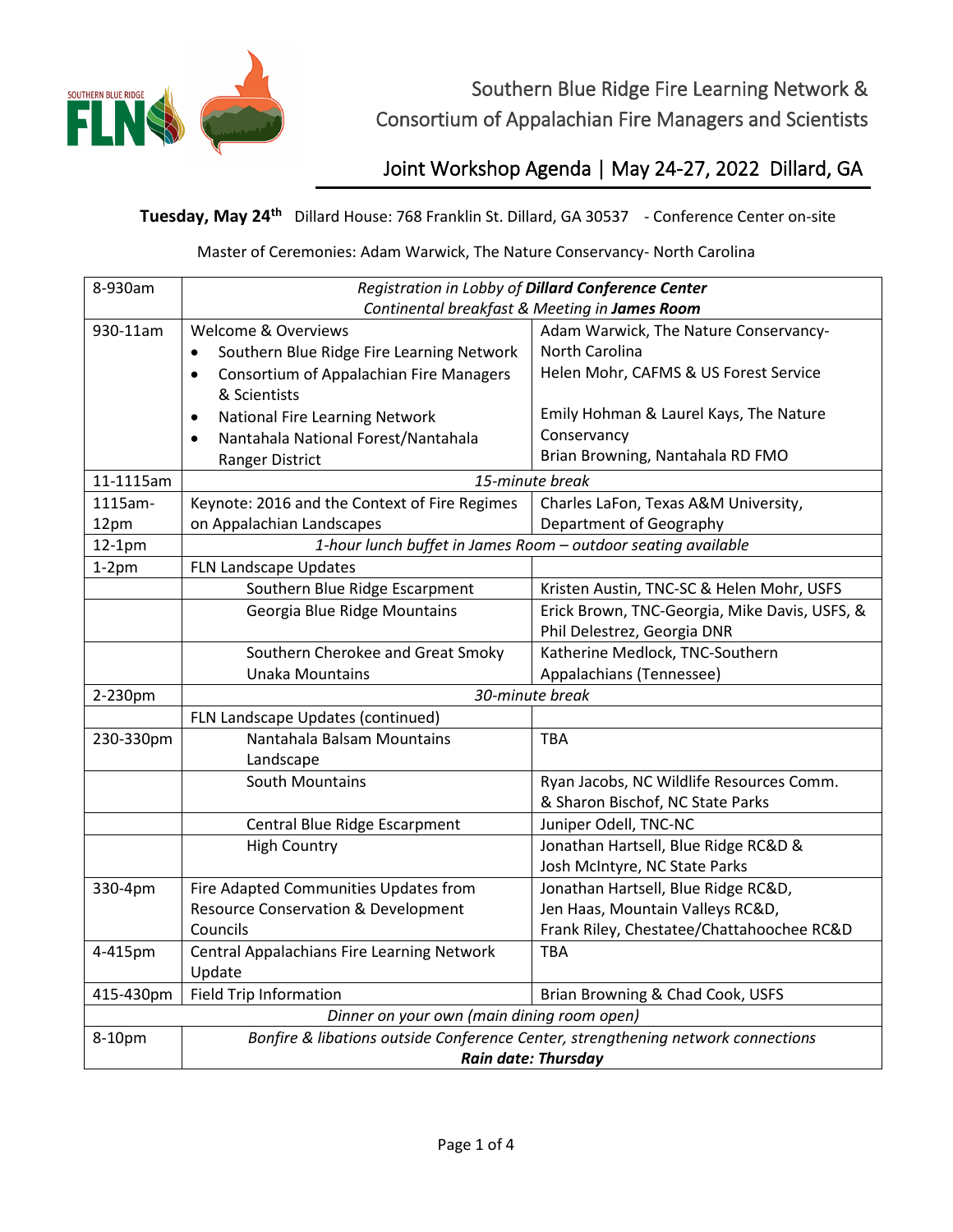

Southern Blue Ridge Fire Learning Network & Consortium of Appalachian Fire Managers and Scientists

Joint Workshop Agenda | May 24-27, 2022 Dillard, GA

Wednesday, May 25<sup>th</sup> Field Trip departs 8am from Dillard House Main Parking Area

*Grab & Go Biscuits and morning beverages outside Conference Center 7:30am*

Overnight attendees: please leave vehicles outside your rooms (versus by the conference center) to accommodate parking for our folks not staying at the Dillard House. Thank you!

## **The field trip will consist of 4 stops:**

- Coweeta Hydrologic Lab Weir 31 research and partnership with TNC, presented by Chris Oishi and TNC staff
- Pickens Nose Trailhead Clemson delayed mortality and duff research, USFS duff and soil research, presented by Brayden Williams, Don Hagan, Joe O'Brien, Louise Loudermilk, Melanie Taylor, Mac Callaham
- Overlook Backcountry burning program, presented by Chad Cook
- Wayah Bald Coweeta research and USFS management of area since wildfire, presented by Pete Caldwell and Brian Browning

## **And we'll travel in 4 groups, meeting for lunch together at Standing Indian Campground.**

map with stops: [https://goo.gl/maps/qTV6Qa9BnHULcdJr8](https://protect-us.mimecast.com/s/i4AuCR6KXgc4DDq7HqOjOz?domain=gcc02.safelinks.protection.outlook.com)

*Lunch will be provided for the group at Standing Indian Campground.*

\*Hard hats are required for USFS personnel (bring your own) and recommended for all attendees.

Please wear hiking shoes.

Be prepared for rain and inclement weather.

Bring sunscreen and bug spray.

Bring a water bottle. At lunch, there will be an option to refill.

*Dinner on your own.* 

*We will announce a suggested meet-up place for later in the evening, for anyone interested.*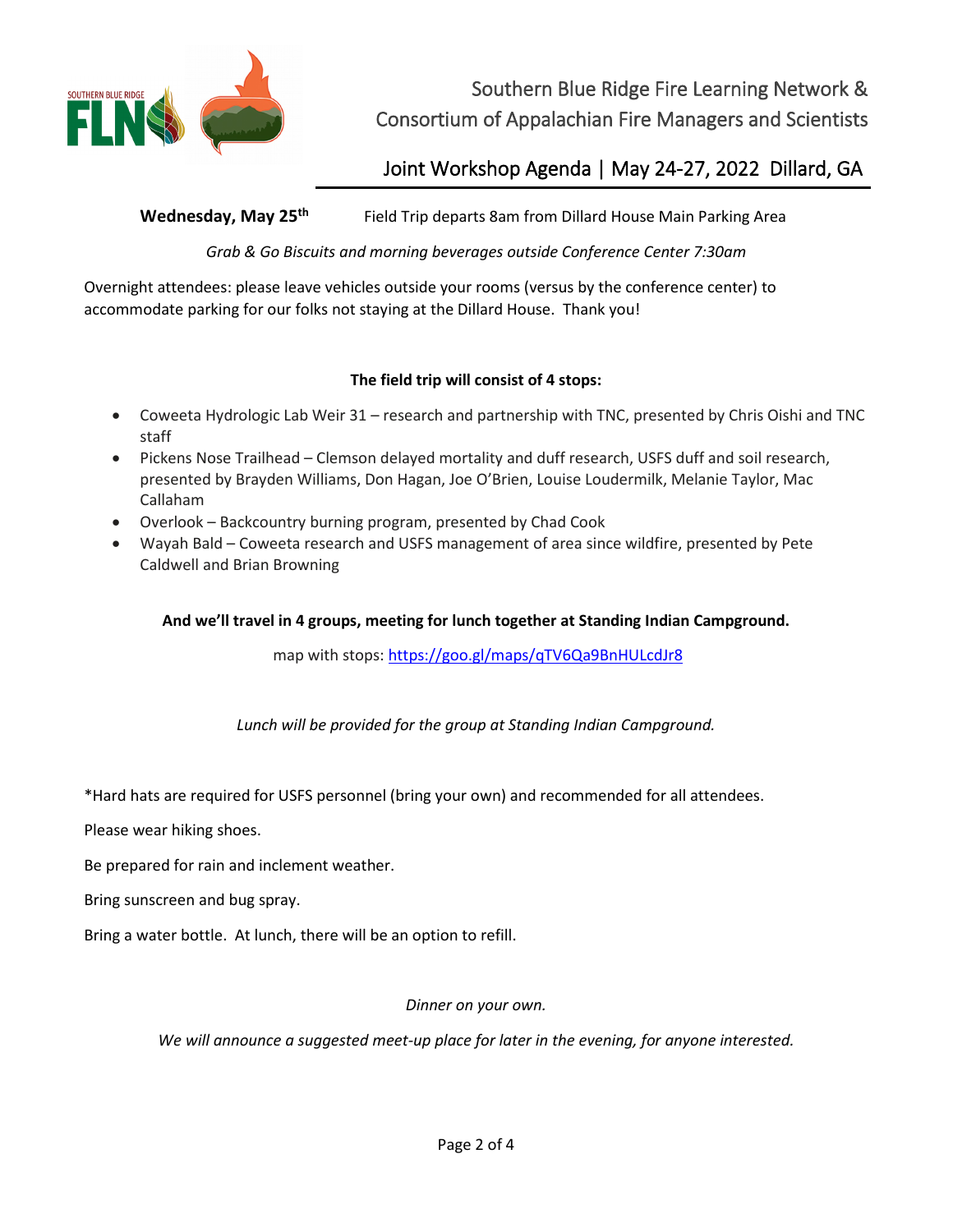

## Joint Workshop Agenda | May 24-27, 2022 Dillard, GA

**Thursday, May 26th** Dillard House: 768 Franklin St. Dillard, GA 30537 - Conference Center on-site

Master of Ceremonies: Helen Mohr, USFS & CAFMS

| 8-830am                                    | Continental breakfast & Meeting in James Room (Conference Center) |                                                               |  |
|--------------------------------------------|-------------------------------------------------------------------|---------------------------------------------------------------|--|
| 830-930am                                  | Overview of the 2016 Wildfires -                                  | Brian Browning, Nantahala RD FMO,                             |  |
|                                            | Past, Present and Future                                          | Kris Butler, GA Forestry Commission Area 2                    |  |
|                                            |                                                                   | FMO,                                                          |  |
|                                            | Panel facilitated by Mike Davis, USFS                             | Mike Brod, Chattahoochee-Oconee NF                            |  |
|                                            | Chattahoochee-Oconee National                                     | Fire & Natural Resources Staff Officer,                       |  |
|                                            | Forest FMO                                                        | Mike Bozzo, SC Forestry Commission Sr. Staff                  |  |
|                                            |                                                                   | Forester                                                      |  |
| 930-10am                                   | Breeding bird response to burn severity in                        | Katie Greenberg, USFS SRS                                     |  |
|                                            | the Southern Appalachians                                         |                                                               |  |
| 10-1030am                                  | The Return of Fire to a Transitioning Forest:                     | Melanie Taylor, USFS SRS                                      |  |
|                                            | Fire effects are mediated through forest                          |                                                               |  |
|                                            | floor processes in fire excluded Southern                         |                                                               |  |
|                                            | Appalachian forests                                               |                                                               |  |
| 1030-1050am                                | 20-minute break                                                   |                                                               |  |
| 1050-1110am                                | Cohesive Wildland Fire Strategy Update                            | Gary Wood, Southeast Regional Coordinator                     |  |
| 1110-1140am                                | Mountain Wave Wind Events in the                                  | Marcus Williams, SRS USFS                                     |  |
|                                            | Southern Appalachians and their role in the                       |                                                               |  |
|                                            | 2016 Chimney Tops II Wildfire                                     |                                                               |  |
| 1140am-12pm                                | Future fire, management, and climate in the                       | Louise Loudermilk, SRS USFS                                   |  |
|                                            | southern Appalachians: Perspectives from a                        |                                                               |  |
|                                            | landscape modeling study                                          |                                                               |  |
| $12-1pm$                                   |                                                                   | 1-hour lunch buffet in James Room - outdoor seating available |  |
| $1-2pm$                                    | Appalachians in Focus                                             | Including                                                     |  |
|                                            | Panel facilitated by Adam Warwick,                                | Bryan Kerns, Erin Calhoun & Sean Prentiss,                    |  |
|                                            | <b>TNC</b>                                                        | Pulaski Club                                                  |  |
| 2-230pm                                    | Five years later: Effects of the Chimney Tops                     | Brayden Williams, Clemson University graduate                 |  |
|                                            | II wildfire on fuel and vegetation dynamics                       | student                                                       |  |
| 230-250pm                                  | 20-minute break                                                   |                                                               |  |
| 250-320pm                                  | Demonstration of a new operational fire                           | Joseph O'Brien and Louise Loudermilk, SRS                     |  |
|                                            | behavior model (QUIC-Fire) and vegetation                         | <b>USFS</b>                                                   |  |
|                                            | monitoring using Terrestrial Laser Scanning                       |                                                               |  |
| 320-350pm                                  | Vegetation Response from the Chimney                              | Jennifer Franklin, University of TN                           |  |
|                                            | Tops II Wildfire                                                  |                                                               |  |
| 350-415pm                                  | Bears in the Chimney Tops II Wildfire                             | Joe Clark, UTIA adjunct professor and US                      |  |
|                                            |                                                                   | Geological Survey research ecologist                          |  |
| Dinner on your own (main dining room open) |                                                                   |                                                               |  |
| 8-10pm                                     | Backyard gathering to continue strengthening network connections  |                                                               |  |
|                                            | (or bonfire outside Conference Center if it wasn't held Tuesday)  |                                                               |  |